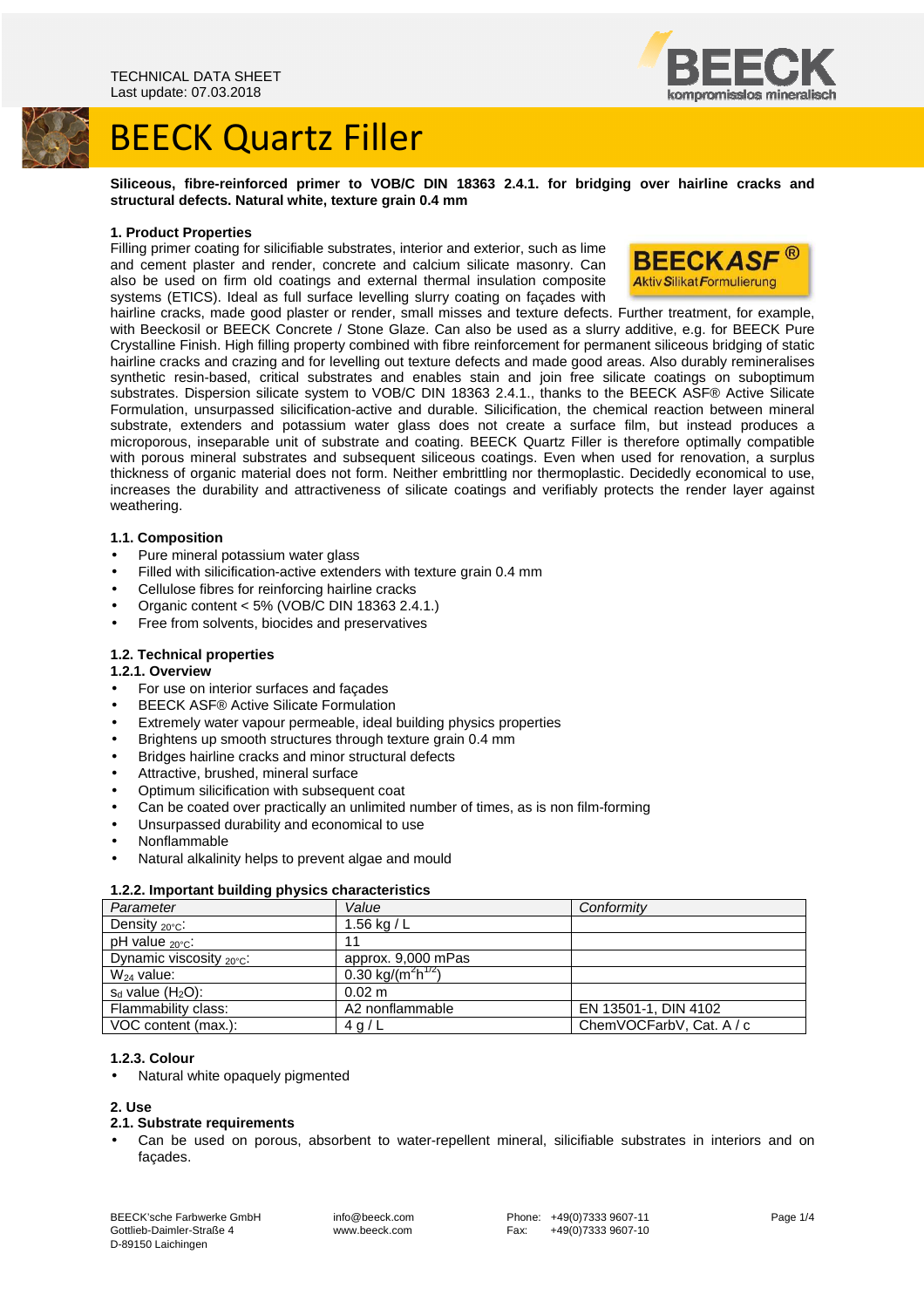

# BEECK Quartz Filler

- The substrate must be clean, dry, firm and stable and must be free from efflorescent and separating substances.
- Check drying and strength of new plaster or render.
- Carefully make good chipped surfaces and misses with the same type of material and the same texture.
- Use plaster or render to repair cracked substrates, e.g. finishing compound with fabric mesh reinforcement. Precoat whole surfaces with crazing-like, static hairline cracks, locally made good plaster or render and minor structural defects directly with BEECK Quartz Filler.
- Gently clean pressure-sensitive surfaces.
- Prepare algae infested façades with BEECK Fungicide according to the factory specifications.
- Pay particular attention to uniform substrates and careful use on visually high-quality surfaces and in glancing light. Avoid grain pockets, overlapping and joins, e.g. in scaffold working areas.

# **2.2. Brief information on the standard system**

- All over coating with BEECK Quartz Filler, apply using the BEECK Mineral Paint Brush.
- Make BEECK Quartz Filler optimally coatable to the substrate and use by adding 10 % 20 % BEECK Fixative. Use a brush to fill cracks and misses with slurry, intensively and with the same texture.
- Subsequent coats with, for example, Beeckosil or BEECK Concrete / Stone Glaze.
- For use as a slurry additive, e.g. to BEECK Pure Crystalline Finish: see 2.4. Application instructions:

# **2.3. Substrate and preparatory treatment**

• **Lime plaster or render (PI/CSII), lime-cement plaster or render (PII), cement plaster or render (PIII), external thermal insulation composite system (ETICS):** 

Remove sinter skin on solid plaster or render using BEECK Etching Fluid according to the factory specifications. Do not etch thin coat plasters or renders or composite material (e.g. ETICS). Preset absorbent, weakly sanding plaster or render with BEECK Fixative, thinned with 2 parts water. Use BEECK MBA-Fixative on water-repellent substrates. Check pure air-lime plasters or renders for stability.

- **Concrete, fibrated cement, calcium silicate:**  Use high pressure cleaner and BEECK Formwork Oil Remover according to the factory specifications to clean concrete pore-deep and to remove any residual release agent, and then rinse with plenty of clean water. Rinse off formwork release oil thoroughly including in interior areas. Prime fibrated cement in façade areas with BEECK Silane Primer and BEECK Bonding Coat Coarse. Try out on a test area.
- **Natural stone, brick, calcium silicate masonry, aerated concrete:**  Clean thoroughly, check for moisture damage and efflorescence (e.g. salt edges, iron salts) and make good defective joints and bricks. Preset absorbent substrates with BEECK Fixative, thinned with 2 parts water. Flow coat weakly efflorescent substrates and aerated concrete in exterior areas with BEECK Silane Primer.

# • **Existing coats, synthetic resin render, external thermal insulation composite systems (ETICS):**

Thoroughly clean old mineral coatings and brush off. Remove cracked, less adherent and film-forming old coats as pore deep as possible. Check the adhesion and firmness of remaining coatings. Clean firmly adhering matt coatings, plasters and renders. Prepare algae infested surfaces with BEECK Fungicide according to the factory specifications. Prime absorbent, chalking and crumbling surfaces with BEECK Fixative, thinned with 2 parts water. BEECK Bonding Coat Fine/Coarse can also be used as a highly adherent, white primer coating. In case of hairline cracks or minor structural defects, roughly precoat the whole surface of the façade with BEECK Quartz Filler. Try out on a test area. Gently clean pressure-sensitive surfaces.

- **Unsuitable substrates** are horizontal weathered, less stable, efflorescent surfaces and non alkali-resistant substrates such as wood-based materials (MDF, OSB), clay or loam, gypsum and plastics as well as old, non-firm, glossy and plasto-elastic coatings.
- **Defective substrates** require a differentiated approach. Apply renovation plaster or render to damp, salt contaminated surfaces, basement walls and base areas, then apply a primer coat of BEECK Quartz Filler to the whole surface.

# **2.4. Application instructions**

# **2.4.1. General information**

Check substrate suitability as required (see 2.1 and 2.3). Pay particular attention to the absorbency, strength and texture of the respective substrate. Try out on a test area before using on high quality, cracked and critical surfaces. Ensure that the product is used by qualified persons.

- Carefully cover surfaces which are not to be treated especially glass, ceramics, window sills, expansion joints, lacquer and anodic coatings and protect them from splashes.
- Provide personal protective equipment.
- Before use, stir BEECK Quartz Filler uniformly with a powered mixing paddle.
- Make BEECK Quartz Filler coatable by adding 10 % 20 % BEECK Fixative.

BEECK'sche Farbwerke GmbH Gottlieb-Daimler-Straße 4 D-89150 Laichingen

 info@beeck.com www.beeck.com

 Phone: +49(0)7333 9607-11 Fax: +49(0)7333 9607-10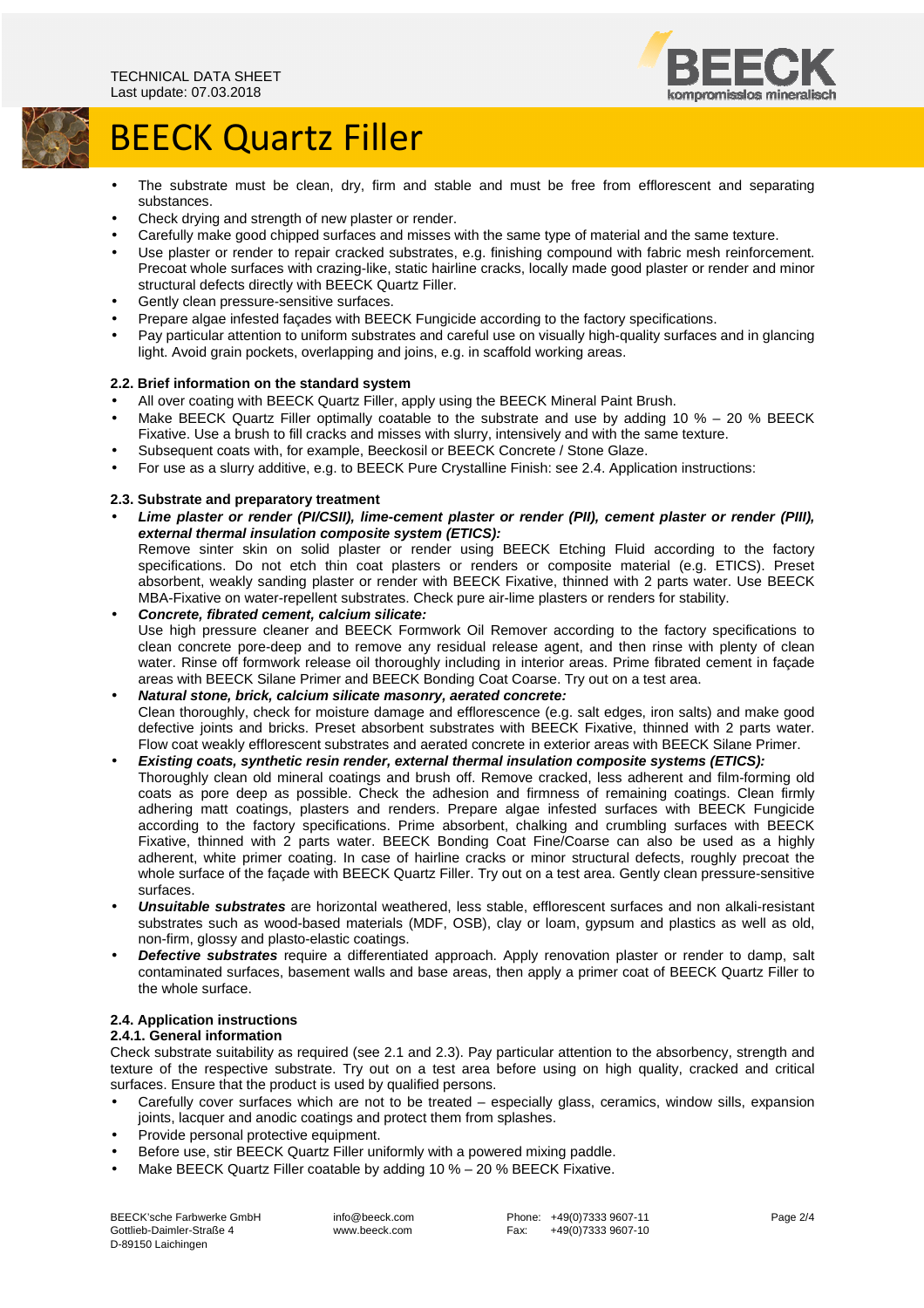

# BEECK Quartz Filler

- Always use containers of product from the same production batch to coat self-contained areas. Ensure sufficient qualified workers and smooth, uninterrupted coating process.
- Do not use in wet conditions, if there is a risk of frost, on hot surfaces or in the blazing sun.
- Minimum application temperature: +8°C
- Drying time: at least 12 hours per pass.
- Protect fresh coats from rain and the blazing sun; hang up scaffolding sheeting in front of the surface.

# **2.4.2. Application**

#### • **As a slurry primer coat:**

Use the BEECK Mineral Paint Brush to apply BEECK Quartz Filler. Uniformly apply and lay-off all over on self-contained areas, smoothly and seamlessly, with the same texture. As an attractive, brushed surface by cross coating, i.e. with directionless brush movements.

Make BEECK Quartz Filler optimum coatable by adding 10 % – 20 % BEECK Fixative, depending on the substrate. Apply one or two coats, depending on the substrate and specification.

# • **As a slurry additive to BEECK Pure Crystalline Finish:**

# Primer coat:

- All over with BEECK Quartz Filler, thinned with 10 % 20 % BEECK Fixative.
- Alternatively, advisable for tinted coatings: Soak 25 kg BEECK Powdered Pigment in 30 kg BEECK Fixative and, while stirring, add 40 kg BEECK Quartz Filler. Make optimum coatable by adding approx. 10 kg BEECK Fixative. Apply uniformly, smoothly and seamlessly with a brush.

Intermediate coat:

- Soak 25 kg BEECK Powdered Pigment in 30 kg BEECK Fixative and, while stirring, add 20 kg BEECK Quartz Filler. Thin with a further approx. 5 kg BEECK Fixative.

Topcoat:

- Apply a coat of BEECK Pure Crystalline Finish in the same colour.
- Without addition of BEECK Quartz Filler.
- **As a slurry additive to Beckosil or BEECK Renosil:**

#### Primer coat:

All over with BEECK Quartz Filler, thinned with 10 % - 20 % BEECK Fixative.

Intermediate coat:

- Mix a 15 L or 12.5 L bucket of e.g. Beeckosil Fine respectively with a 20 kg bucket of BEECK Quartz Filler.
- Add no more than 4 kg BEECK Fixative to make coatable and apply smoothly and seamlessly with a brush.

Topcoat:

- In the same colour with e.g. Beeckosil Fine. Without addition of BEECK Quartz Filler.
- **As an opaque, natural white or pastel coloured, tinted glaze primer for silicate glazing technique:**  Primer coat:
	- All over with BEECK Quartz Filler, thinned with 10 % 20 % BEECK Fixative, as a uniform slurry substrate on mineral plaster or render, concrete and fair-faced masonry.
	- Ensure uniform and smooth, seamless application, preferably by directionless cross coating.
	- One to two coats depending on requirement. BEECK Quartz Filler can be tinted in a pastel colour as a glaze primer by adding maximum 10 % BEECK Full Colour Silicate Paint; the whiteness can be significantly increased by adding 10 % Beeckosil White.

Silicate glazing technique:

- With BEECK Concrete-/Stone Glaze or alternatively with BEECK MBA-Fixative and BEECK Powdered Piament.
- 2 3 aquarelle-like glazing coats according to factory specifications.
- On exposed façades: Subsequent long-term preservation with BEECK SP Plus is advisable.

# **3. Application Rate and Container Sizes**

The application rate, i.e. the quantity required is approx.  $0.25$  kg – 0.4 kg BEECK Quartz Filler per  $m^2$  and pass. Determine substrate-related application differences for slurry primer coats by preparing a sample area on site, especially on roughcast plaster or render.

Container sizes: 8 kg / 20 kg

# **4. Cleaning**

Thoroughly clean equipment, tools and soiled clothing with water immediately after use.

# **5. Storage**

Stored cool and frost-free, BEECK Quartz Filler can be kept for at least 12 months.

# **6. Hazard notes, safety instructions and disposal**

BEECK'sche Farbwerke GmbH Gottlieb-Daimler-Straße 4 D-89150 Laichingen

 info@beeck.com www.beeck.com  Phone: +49(0)7333 9607-11 Fax: +49(0)7333 9607-10